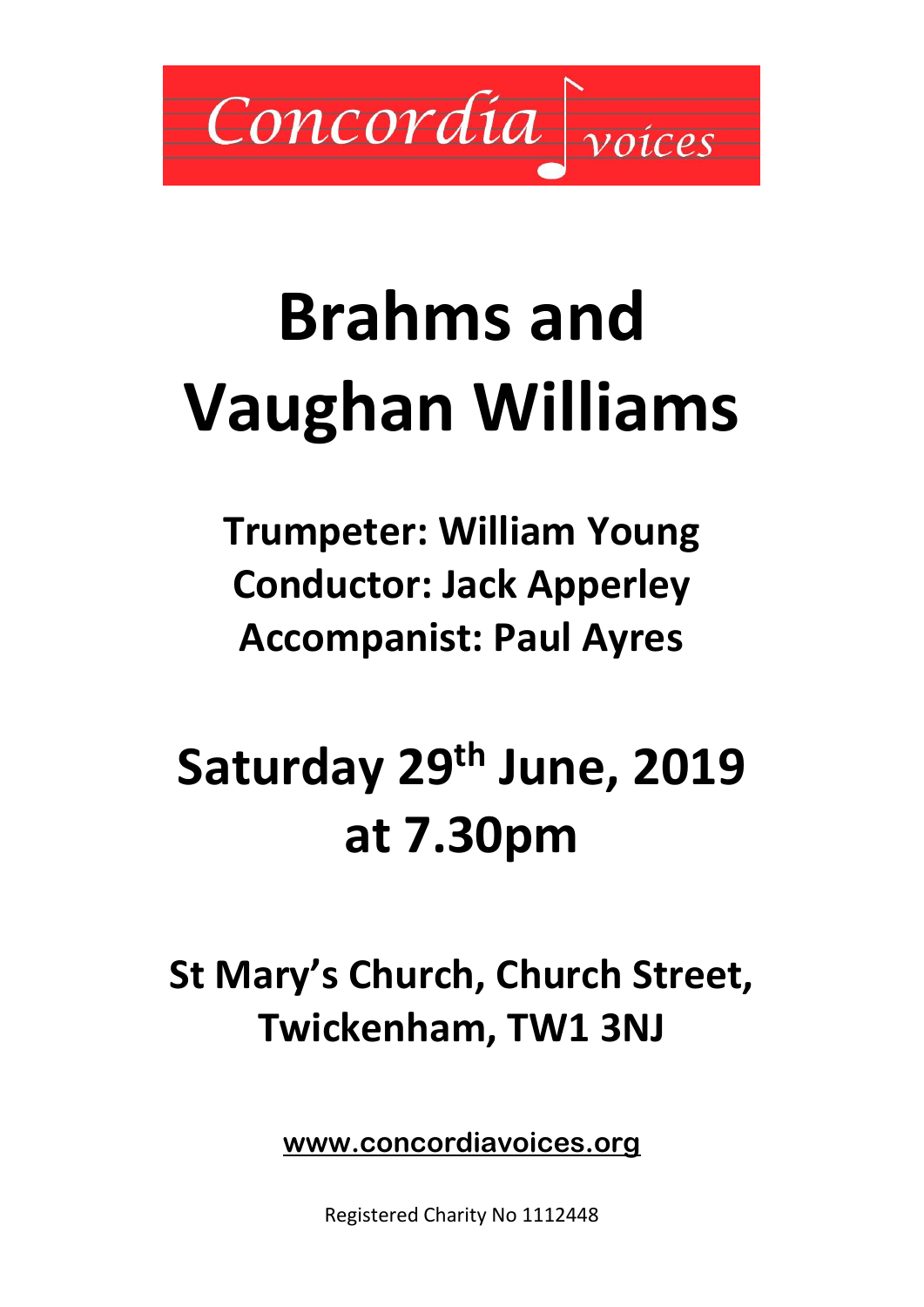**The Old Hundredth Ralph Vaughan Williams Zigeunerlieder Johannes Brahms Fugue in E flat major, BWV552/2 Johann Sebastian Bach Abendlied Felix Mendelssohn Geistliches Lied Johannes Brahms Interval** Lord, Thou hast been our refuge **Ralph Vaughan Williams Fünf Gesänge Johannes Brahms Trumpet concerto, 2nd movement Johann Hummel Bushes and Briars Ralph Vaughan Williams In Windsor Forest Ralph Vaughan Williams**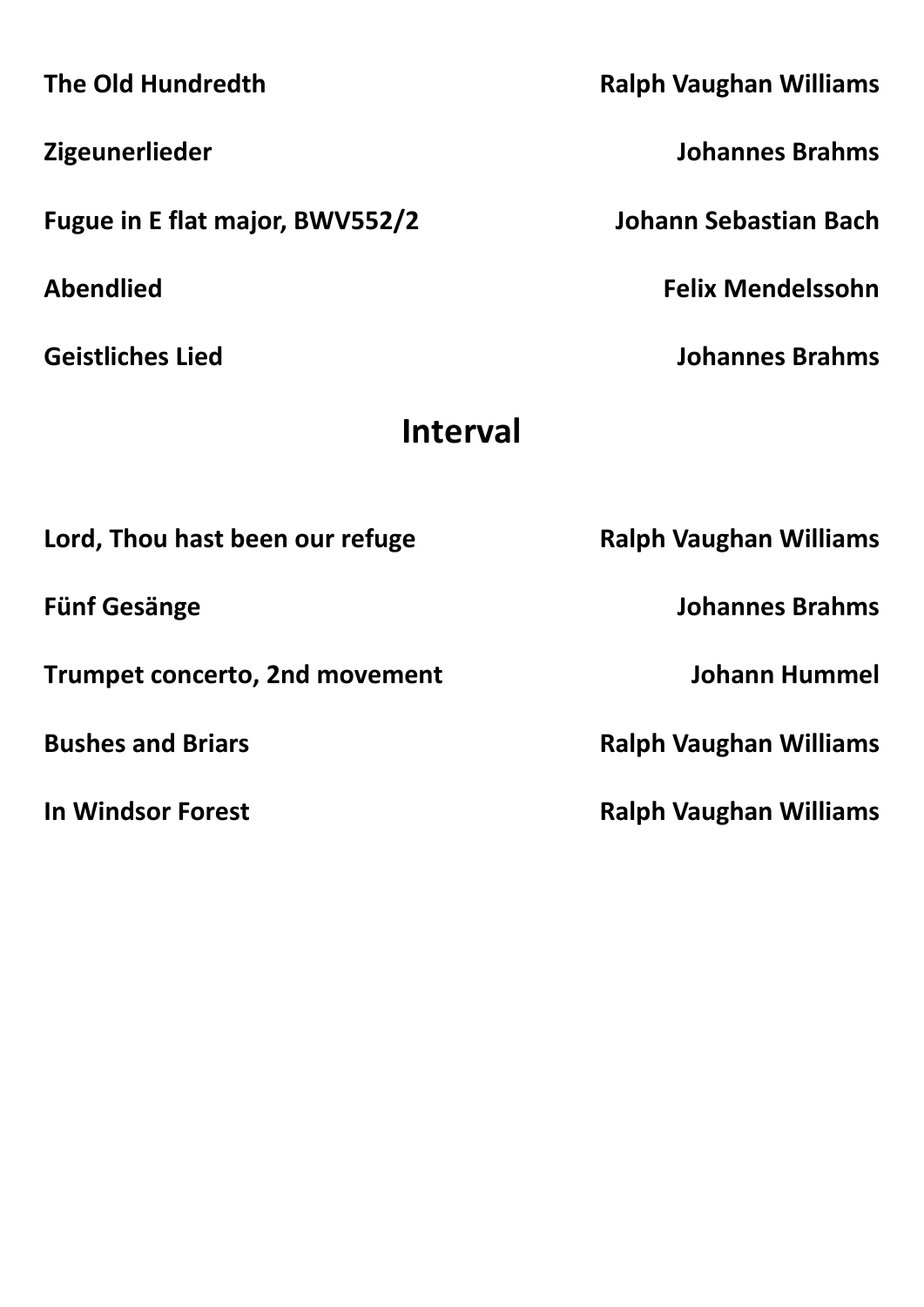### **Ralph Vaughan Williams (1872-1958)**

Vaughan Williams was born at Down Ampney in Gloucester. He went to Charterhouse School and from there to the Royal College of Music to study with Parry. After two years he transferred to Cambridge University where he gained a degree in history and music, then returned to the Royal College of Music in 1895 for a final year of composition tuition with Stanford. Well known for his symphonies, orchestral works, chamber compositions and large-scale vocal music, Vaughan Williams also composed for the church, small choirs and for film and stage.

From 1904 until 1906 he edited a new hymn book,*The English Hymnal,* aiming for a rich and varied collection of fine tunes. He also contributed some of his own compositions including the well-known *For all the Saints* and *Come down, O love Divine.* Following this enterprise, he was to comment that "I now know that two years of close association with some of the best (as well as some of the worst) tunes in the world was a better musical education than any amount of sonatas and fugues".

Between 1913-14 Vaughan Williams was appointed the musical director of a Shakespeare Festival at Stratford upon Avon, work which sparked his interest in music for stage and screen. The outbreak of war interrupted his musical career and, aged 42, he volunteered for the Royal Army Medical Corps serving as an ambulance driver in France, and later in Greece.

Vaughan Williams was greatly influenced by the music of his English heritage, in particular the composers of the Elizabethan Age, and the tradition of English folk song passed down from generation to generation. Both these musical strands contributed to the shaping of his compositional style. Throughout his life, Vaughan Williams was committed to music-making for the whole community.

#### **The Old Hundredth**

Vaughan Williams wrote two settings of a melody known as *The Old Hundredth*  originally thought to have been written by French Renaissance composer and theorist, Louis Bourgeois and published in a Psalter of 1551. The first of Vaughan Williams's arrangements was composed in 1929 and the second, which we sing this evening, was written for the coronation of Queen Elizabeth II on June 2<sup>nd</sup>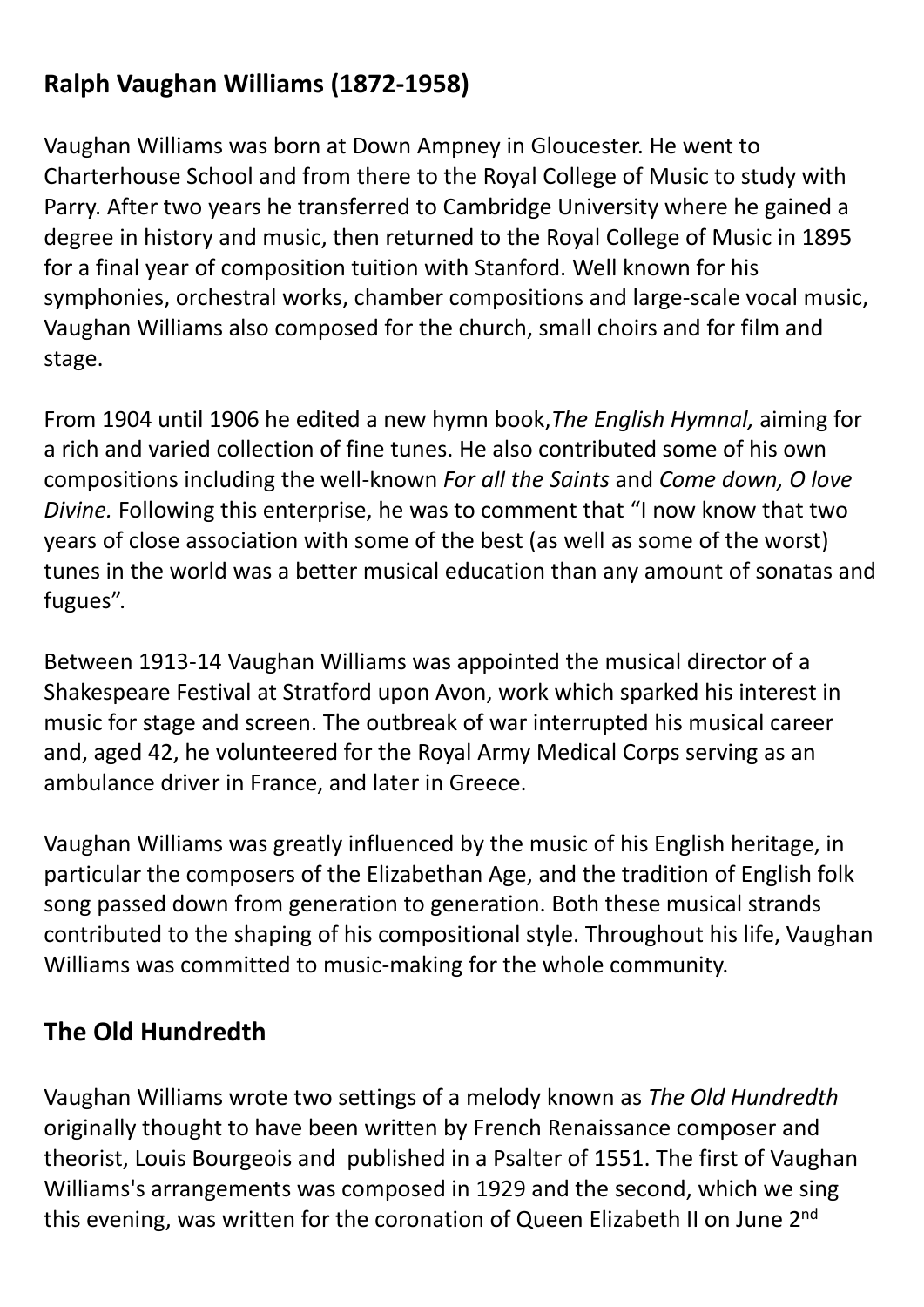1953. The piece was originally scored for chorus, organ and orchestra, with brass fanfare passages to herald the first and final verses. In the score, the composer marked that the fanfares be played by "all available trumpets"!

The work is ceremonial but also involves audience participation (although not this evening). Typically the composer refers to the music of past English masters, as in verse 4 in which are heard the harmonies of an arrangement by John Dowland (from Ravenscroft's Psalter of 1621) to accompany the tenor melody line.

### **Johannes Brahms (1833-1897)**

Brahms was born in Hamburg and died in Vienna a month before his 64<sup>th</sup> birthday. His father, a double bass player, taught him the elements of music and he later became a pupil of composer and pianist Eduard Marxsen to study piano and theory. Brahms is famed for four symphonies, two piano concertos, a violin concerto, chamber and piano music and a wealth of choral works, indeed, more than half his output is vocal and includes over 200 art songs and 100 folk song arrangements.

### **Zigeunerlieder**

Most of Brahms's songs are serious in character, with two exceptions – the collections of the *Liebeslied* Waltzes (1869) and the *Zigeunerlieder,* eleven socalled "gypsy" songs for voices and piano which Brahms composed in 1896. At the time, he was on holiday in Switzerland and described the set as being "excessively joyful".

The origins of the *Ziguenerlieder* are in Hungarian folk-song, and although Brahms does not preserve the original melodies, he captures the character and essence of the genre with irregular rhythms, syncopation and imitation of traditional instruments of the folk band. For example, In the song *Brauner Bursche* we hear the rhythms of the czardas dance, and in song 9, the piano's constant scurrying semi-quavers suggest the accompaniment style of the cembalom, a type of zither played with hammers.

This evening, we sing numbers 1,2,4,5 and 9.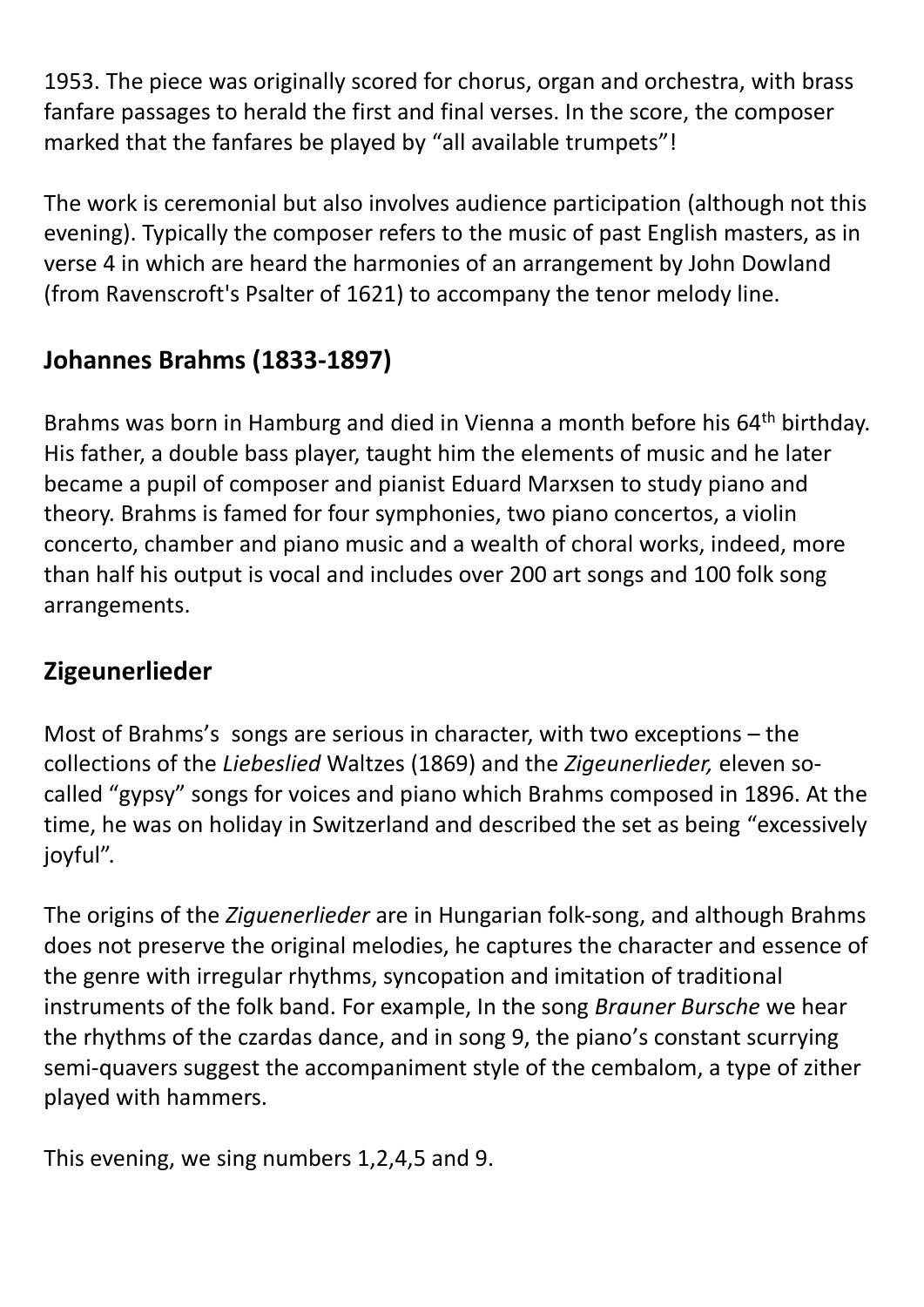| 1. He, Zigeuner, greife in die Saiten                                                           | Hey, gypsy, sound your strings!                                                          |
|-------------------------------------------------------------------------------------------------|------------------------------------------------------------------------------------------|
| He, Zigeuner, greife in die Saiten ein,<br>spiel das Lied vom ungetreuen<br>Mägdelein!          | Hey, gypsy, sound your strings!<br>Play the song of the faithless girl!                  |
| Laß die Saiten weinen, klagen, traurig<br>bange,<br>bis die heiße Thräne netzet diese<br>Wange! | Make the strings weep and moan in sad<br>despair<br>Till hot tears moisten these cheeks! |
|                                                                                                 |                                                                                          |

#### **2. Hochgetürmte Rimaflut**

Hochgetürmte Rimaflut, wie bist du so trüb,

an dem Ufer klag ich laut nach dir, mein Lieb!

Wellen fliehen, Wellen strömen, rauschen an den Strand heran zu mir, an dem Rimaufer laßt mich ewig weinen nach ihr!

#### **4. Lieber Gott, du weißt**

Lieber Gott, du weißt, wie oft bereut ich hab,

daß ich meinem Liebsten einst ein Küßchen gab.

Herz gebot, daß ich ihn küssen muß, denk so lang ich leb an diesen ersten Kuß.

Lieber Gott, du weißt, wie oft in stiller Nacht ich in Lust und Leid an meinem Schatz gedacht.

Lieb ist süß, wenn bitter auch die Reu, armes Herze bleibt, ihm ewig, ewig treu.

#### **Towering Rima**

Rima, how troubled your towering waters are; I'll lament for you loudly on its banks, my love! Waters rush by, waves stream past, roaring towards me on the shore; on the banks of the Rima let me weep for her eternally!

#### **Dear God, you know**

Dear God, you know how often I've regretted that little kiss I once gave my dearest.

My heart decreed I had to kiss him, as long as I live I'll think of that first kiss.

Dear God, you know how often in silent nights

I've thought of my love in joy and pain. Love is sweet, however bitter the regret, my poor heart will ever be faithful to him.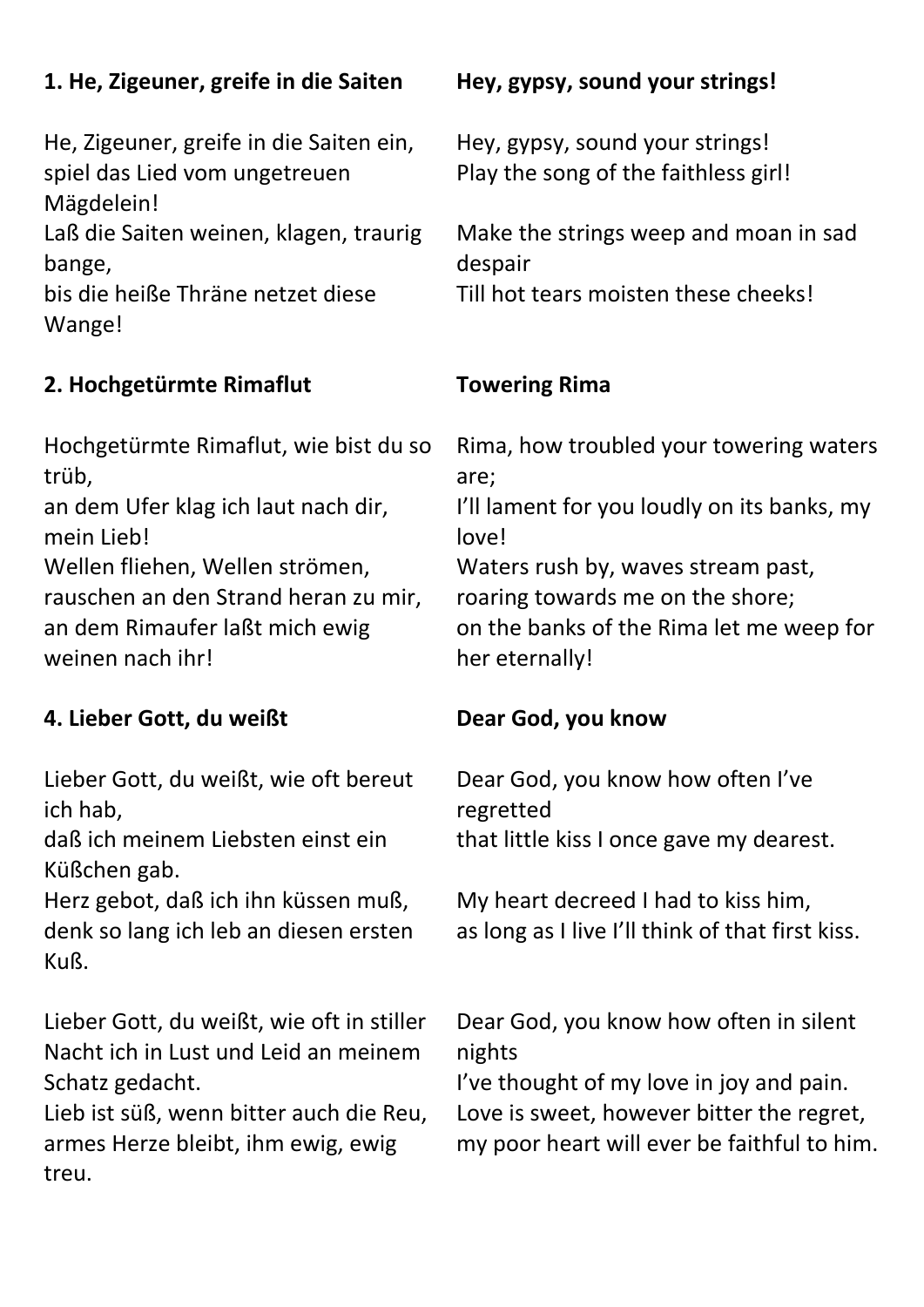#### **5. Brauner Bursche führt zum Tanze**

Brauner Bursche führt zum Tanze sein blauäugig schönes Kind,

schlägt die Sporen keck zusammen, CzardasMelodie beginnt;

küßt und herzt sein süßes Täubchen, dreht sie, führt sie, jauchzt und springt!

Wirft drei blanke Silbergulden auf das Cimbal, daß es klingt.

#### **9. Weit und breit schaut Niemand mich an**

Weit und breit schaut Niemand mich an,

und wenn sie mich hassen, was liegt mir dran?

Nur mein Schatz soll mich lieben allezeit, soll mich küssen, umarmen und herzen in Ewigkeit.

Kein Stern blickt in finsterer Nacht; keine Blum mir strahlt in duftiger Pracht.

Deine Augen sind mir Blumen, Sternenschein,

die mir leuchten so freundlich, die blühen nur mir allein.

#### **A swarthy lad leads to the dance**

A swarthy lad leads his lovely blue-eyed lass to the dance, boldly clashes his spurs together, a csárdás medody begins, he kisses and hugs his sweet little dove, turns her, leads her, exults and leaps;

throws three shining silver florins that make the cimbalom ring.

#### **No one looks at me for miles around**

No one looks at me for miles around,

and if they hate me, what do I care?

My sweetheart alone shall love me always, shall kiss, embrace and cuddle me for evermore.

No star shines in the dark night; no flower covers me in fragrant splendour. Your eyes to me are flowers and starlight,

they beam on me fondly, they blossom for me alone.

*Hugo Conrat (1845-1906) English Translation © [Richard Stokes](https://www.oxfordlieder.co.uk/poet/238)*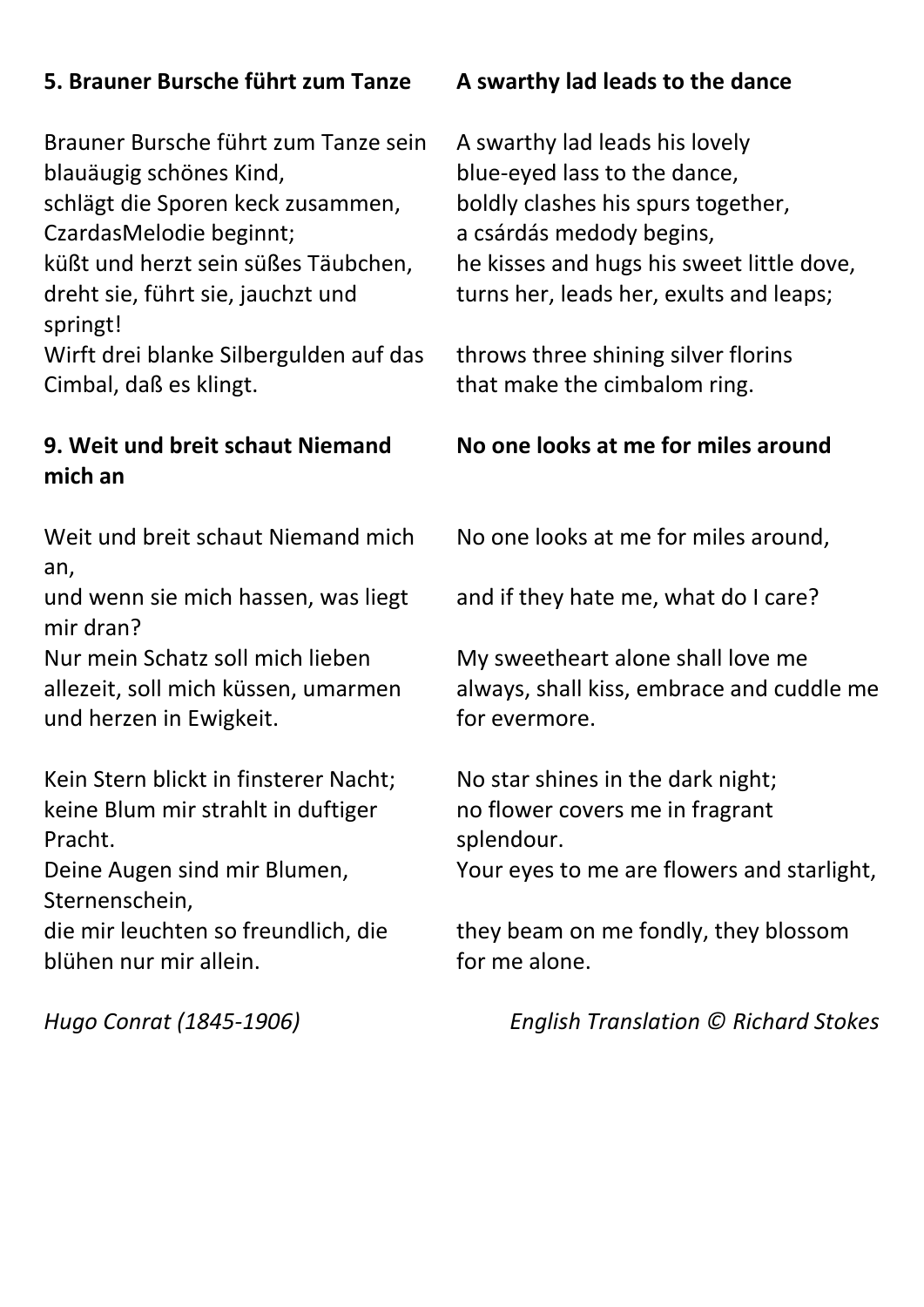### **Fugue in E flat major, BWV552/2 Johann Sebastian Bach (1685-1750)**

This triple fugue is a symbol of the Trinity. The same theme recurs in three connected fugues, but each time with another personality. The first fugue is calm and majestic, with an absolutely uniform movement throughout; in the second the theme seems to be disguised, and is only occasionally recognisable in its true shape, as if to suggest the divine assumption of an earthly form; in the third, it is transformed into rushing semiquavers as if the Pentecostal wind were coming roaring from heaven.

*[Albert Schweitzer,](https://en.wikipedia.org/wiki/Albert_Schweitzer) Jean-Sebastien Bach, le musicien-poête, 1905*

Paul chose to play this piece tonight as it uses "almost" the same theme as the hymn in Ralph Vaughan Williams *Lord thou hast been our refuge.*

#### **Abendlied Felix Mendelssohn (1809-1847)**

Mendelssohn was born in Hamburg to a cultured and intellectual family. He showed early musical talent, received formal training in Paris and Berlin and went on to become a prolific composer of Keyboard music, overtures, incidental music, symphonies, concertos, oratorios and chamber works. In his time, he also made his name as a conductor.

Among Mendelssohn's vocal compositions are over a hundred solo songs and twelve duets, the latter including *Abendlied.* Set to a love poem by Heinrich Heine, the evening song is a simple but affecting evocation of sleep and dreams.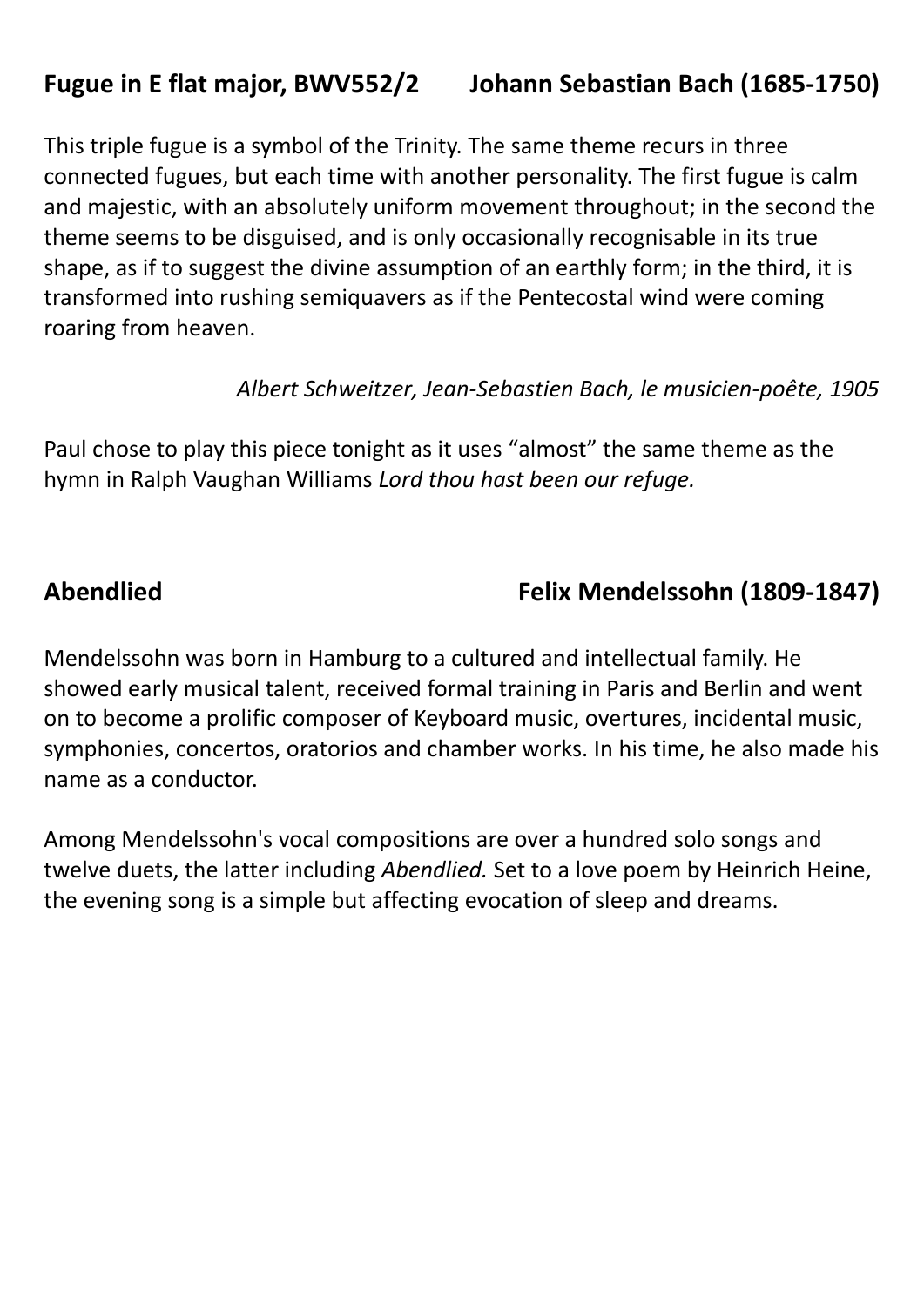Wenn ich auf dem Lager liege, in Nacht gehüllt, so schwebt vor ein süßes, anmutig liebes Bild, ein süßes, anmutig liebes Bild.

Wenn mir der stille Schlummer geschlossen die Augen kaum, so schleicht das Bild sich leise hinein in meinen Traum.

Und mit der Traum des Morgens zerrinnt es nimmermehr, dann trag' ich es im Herzen den ganzen Tag umher.

When I lie on my bed at night, Before me floats a sweet and very lovely image.

When silent slumber has barely closed my eyes, So creeps the image quietly into my dream.

And in the morning it never fades away with the dream: Then I carry it about with me in my heart the whole day.

#### **Geistliches Lied Johannes Brahms**

Brahms was greatly influenced by the music of preceding centuries and engaged in research into the madrigals and motets of Renaissance and Baroque composers. In the year 1856, aged twenty-three, he had been exchanging exercises in counterpoint with the violinist Joseph Joachim (to whom he dedicated his violin concerto) in order to share expertise and advance their musical scholarship. *Geistliches Lied* was one such "exercise" – an exceptionally clever double canon, the distance of imitation being the interval of a ninth between the soprano and tenor and the bass and alto lines. In three sections with short, Bach-like organ interludes, the piece concludes with a sublime "Amen" passage evoking the music of the Renaissance composers whom Brahms had studied and revered.

On hearing of the scholarly nature of the composition, Clara Schumann had expressed concern that "the effect might prove stiff". This concern was unfounded - in *Geistliches Lied* Brahms transcends the mastery of counterpoint with the sheer beauty of musical expression.

| Laß dich nur nichts nicht dauren mit | Do not be sorrowful or regretful;  |  |
|--------------------------------------|------------------------------------|--|
| Trauren,                             |                                    |  |
| sei stille, wie Gott es fügt,        | be calm, as God has ordained,      |  |
| so sei vergnügt mein Wille!          | and thus my will shall be content. |  |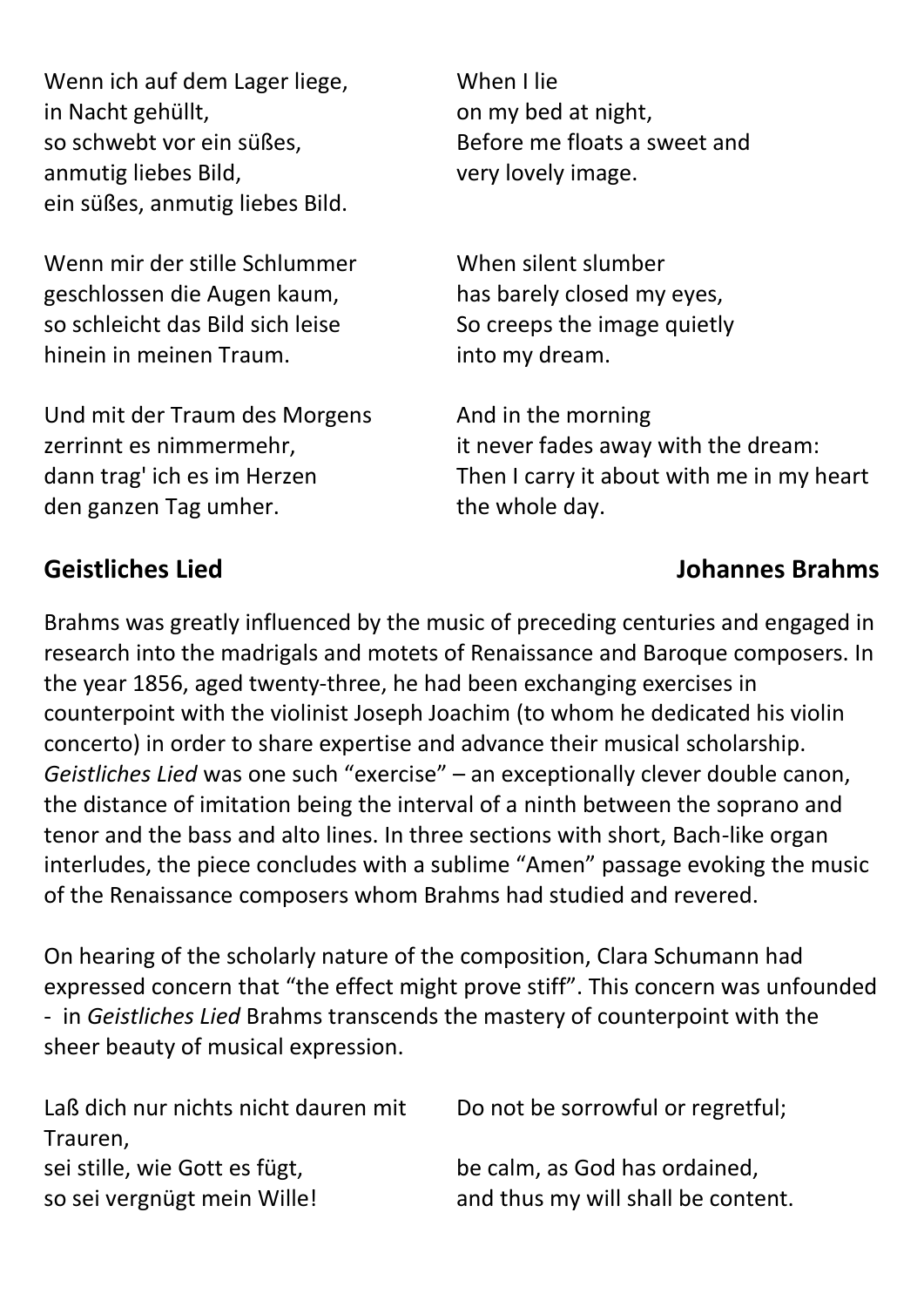| Was willst du heute sorgen auf      | What do you want to worry about       |
|-------------------------------------|---------------------------------------|
| morgen?                             | from day to day?                      |
| Der Eine steht allem für,           | There is One who stands above all who |
| der gibt auch dir das Deine.        | gives you, too, what is yours.        |
| Sei nur in allem Handel ohn Wandel, | Only be steadfast in all you do,      |
| steh feste, was Gott beschleußt,    | stand firm; what God has decided,     |
| das ist und heißt das Beste.        | that is and must be the best.         |
| Amen.                               | Amen                                  |

### **Interval**

#### **Lord, Thou hast been our refuge <b>EXALL** Ralph Vaughan Williams

The motet *Lord, Thou hast been our refuge* was written in 1921 for choir and either baritone soloist or semi-chorus. Vaughan Williams combines two texts; the words of Psalm 90 and the metrical version of the same psalm, now familiar to us as the hymn *O God our help in ages past.* Unusually for a motet, the scoring includes an organ accompaniment and interlude.

The piece begins with the first words of the psalm, sung unaccompanied to a chant-like melody by the semi-chorus, followed by the first line of the hymn sung pianissimo and very slowly by the choir in simple four-part harmony. All singers then combine in a continuation of the psalm/hymn either in a modal or chordal style. An instrumental transition builds in a gradual crescendo to a fortissimo declamation of the words and melody of the first bars, sung by all singers. The work concludes with an uplifting fugue.

O God our help in ages past, our hope for years to come, Our shelter from the stormy blast and our eternal home.

Lord, thou hast been our refuge from one generation to another. Before the mountains were brought forth, or ever the earth and the world were made, Thou art God from everlasting and world without end. Thou turnest man to destruction; again thou sayest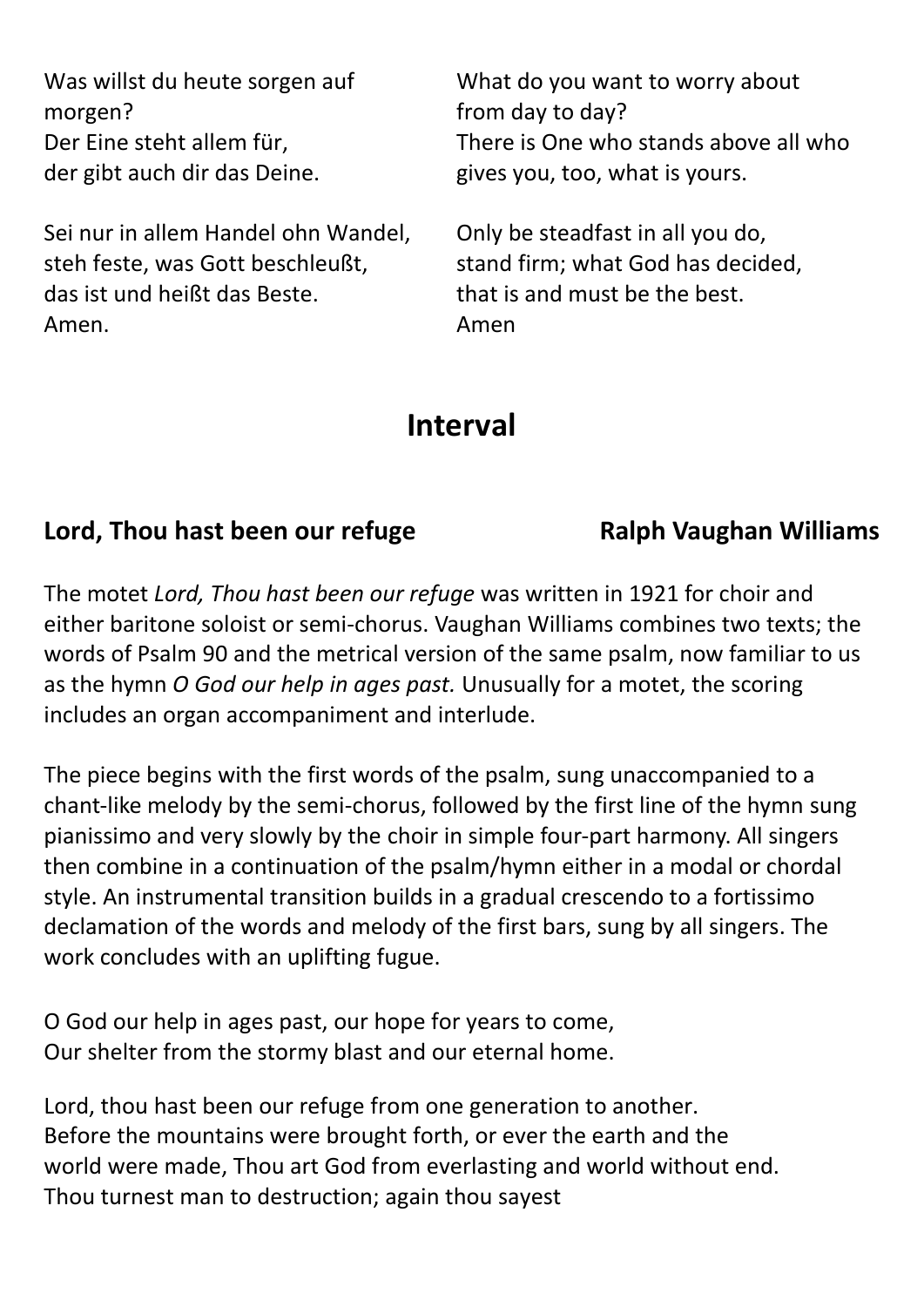Come again ye children of men; For a thousand years in Thy sight are but as yesterday, seeing that is past as a watch in the night.

As soon as Thou scatterest them they are even as a sleep and fade away suddenly like the grass. In the morning it is green and groweth up, but in the evening it is cut down, dried up and withered.

For we consume away in Thy displeasure, and are afraid at Thy wrathful indignation. For when Thou art angry all our days are gone; we bring our years to an end as a tale that is told: so passeth it away and we are gone The years of our age are three score years and ten, and though men be so strong that they come to four score years, yet is their strength but labour and sorrow. Turn Thee again O Lord at the last. Be gracious unto Thy servants. O satisfy us with Thy mercy and that soon. So shall we rejoice and be glad all the days of our life.

Lord, Thou hast been our refuge from one generation to another. Before the mountains were brought forth, or ever the earth and the world were made, Thou art God from everlasting and world without end.

And the glorious Majesty of the Lord be upon us.

O prosper Thou the work of our hands,

O prosper Thou our handiwork.

#### **Fünf Gesänge Johannes Brahms**

Brahms was one of the major forces of German Romanticism in the 19<sup>th</sup> century and wrote music in nearly all the main genres of the time, including a wealth of choral works, both accompanied and *a cappella*. He was strongly influenced by the music of preceding centuries and engaged in research into the madrigals and motets of Renaissance and Baroque composers. The set of *Fünf Gesänge* written between 1886 and 1888, is a cycle of *a cappella* secular part-songs for mixed choir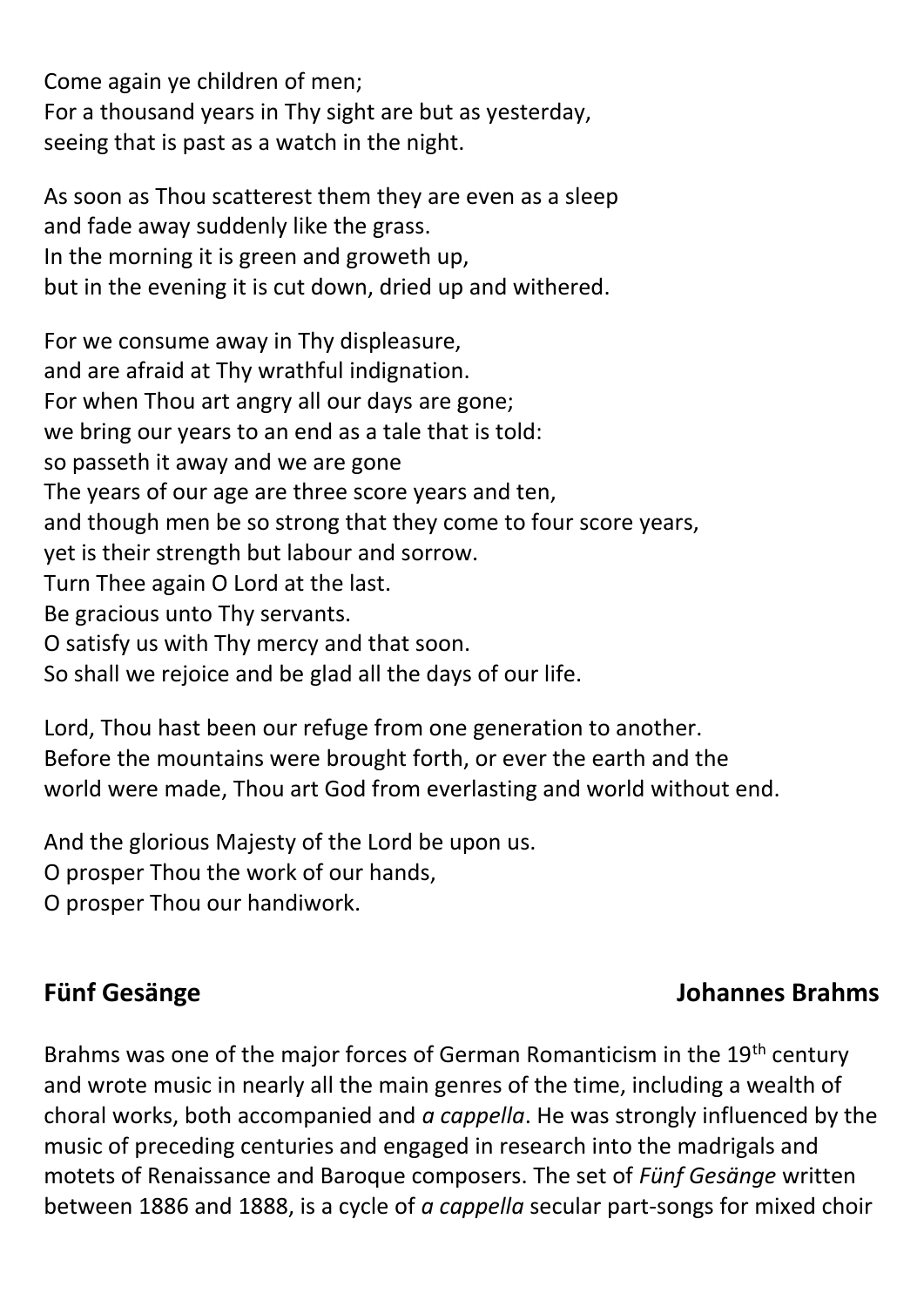written when Brahms was fifty-five and a bachelor. The texts, by the poets Ruckert, Kalbeck and Groth are uniformly sombre and nostalgic in tone, and reflect on lost youth, unfulfilled hopes and man's ultimate mortality.

The first three songs are scored for six-part choir (doubled alto and bass parts) and there is much antiphonal writing, often between the men's and women's voices. In the fourth song, a Bohemian poem set for five voices (SATBB), the mood lightens with a livelier tempo. The culmination of the cycle is *Im Herbst*, with words by Brahms's friend and poet, Klaus Groth. This final song, scored for traditional four voice parts, features intertwined voice-parts with harmonies of great intensity and is often cited as Brahms's greatest secular part-song.

#### **Nachtwache I**

Leise Töne der Brust, Geweckt vom Odem der Liebe, Hauchet zitternd hinaus, Ob sich euch öffen ein Ohr, öff'n ein liebendes Herz, und wenn sich keines euch öffnet, trag ein Nachtwind euch seufzend in meines zurück.

*Friedrich Rückert (1788-1866)*

#### **Nachtwache II**

Ruhn Sie? Rufet das Horn des Wächters drüben aus Westen,

und aus Osten das Horn rufet entgegen: Sie ruhn.

Hörst du, zagendes Herz, die flüsternden Stimmen der Engel? Lösche die Lampe getrost, hülle in Frieden dich ein.

#### *Friedrich Rückert*

#### **Nightwatch I**

Gentle notes of the heart, wakened by the breath of Love, whisper quiveringly forth, if an ear, if a loving heart should open to you,

and if none should do so, may a night wind bear you back sighing to my heart.

#### **Nightwatch II**

Do they rest? There from the West the watchman's horn is calling, And from the East the horn calls back: they rest! Timid heart, do you hear the angels' whispering voices? Extinguish your lamp without a thought, envelop yourself in peace.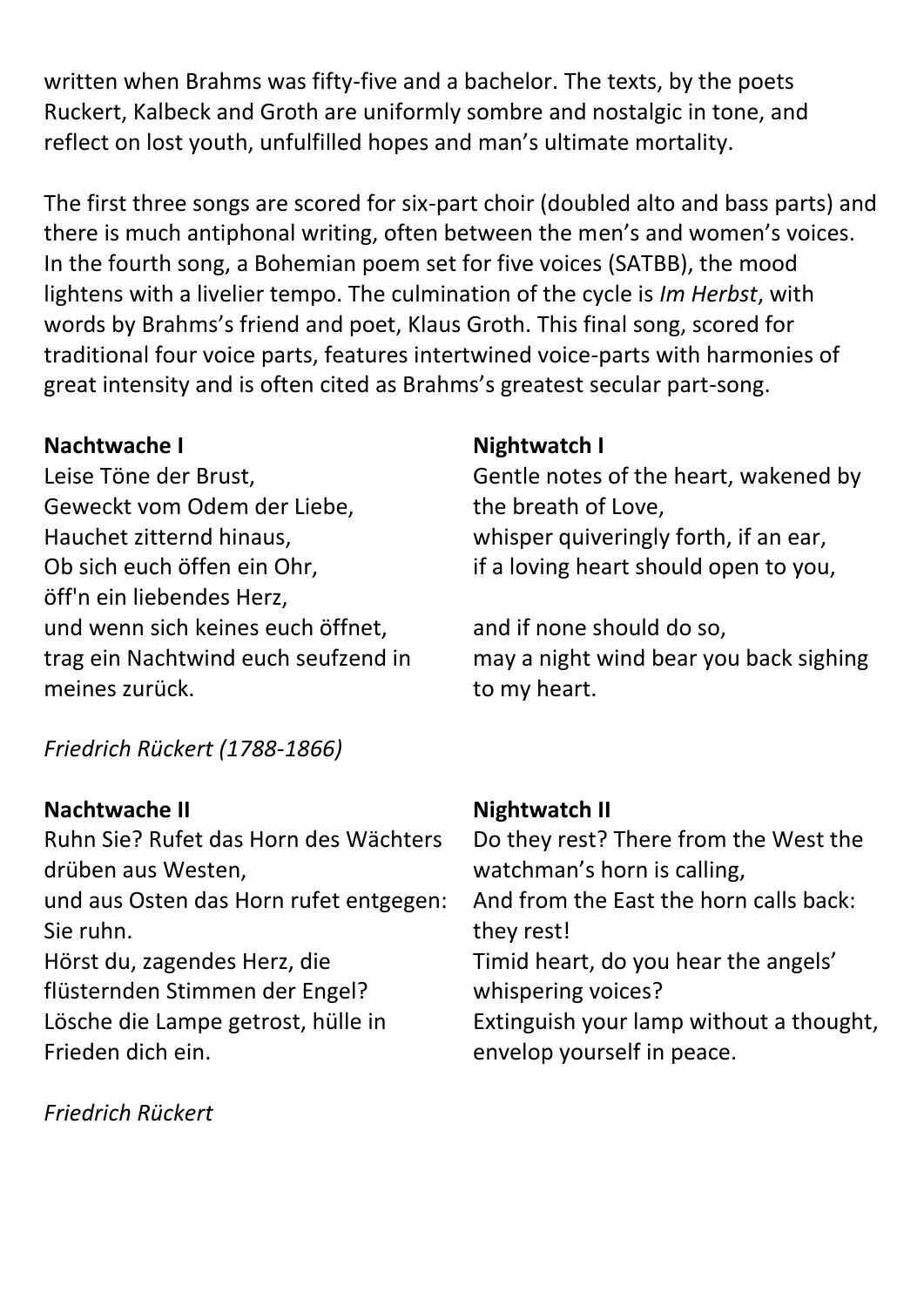#### **Letztes Glück**

Leblos gleitet Blatt um Blatt Still und traurig von den Bäumen; Seines Hoffens nimmer satt, Lebt das Herz in Frühlingsträumen.

Noch verweilt ein Sonnenblick Bei den späten Hagerosen, Wie bei einem letzten Glück, Einem süßen, hoffnungslosen.

*Max Kalbeck (1850-1921)*

#### **Verlorene Jugend**

Brausten alle Berge, Sauste rings der Wald, Meine jungen Tage, Wo sind sie so bald?

Jugend, teure Jugend, Flohest mir dahin; O du holde Jugend, Achtlos war mein Sinn!

Ich verlor dich leider, Wie wenn einen Stein Jemand von sich schleudert In die Flut hinein.

Wendet sich der Stein auch Um in tiefer Flut, Weiss ich, dass die Jugend Doch kein Gleiches tut.

*Josef Wenzig (1807-1876)*

#### **Last Happiness**

Leaf after leaf glides lifelessly, Quietly and sadly, down from the trees; With its hope never fulfilled, The heart lives in Spring dreams.

A ray of sun still lingers On the late wild roses— As on a last happiness, Sweet and devoid of hope.

#### **Lost Youth**

The mountains all were raging, The forest roared all around— The days of my youth— Where have they fled so soon?

Youth, precious youth, You have fled from me; O blessed youth, I was unsuspecting.

Sadly, I have lost you, As when someone idly hurls A stone Into the waves.

Though the stone may turn In the deep waves, I know that youth Does no such thing.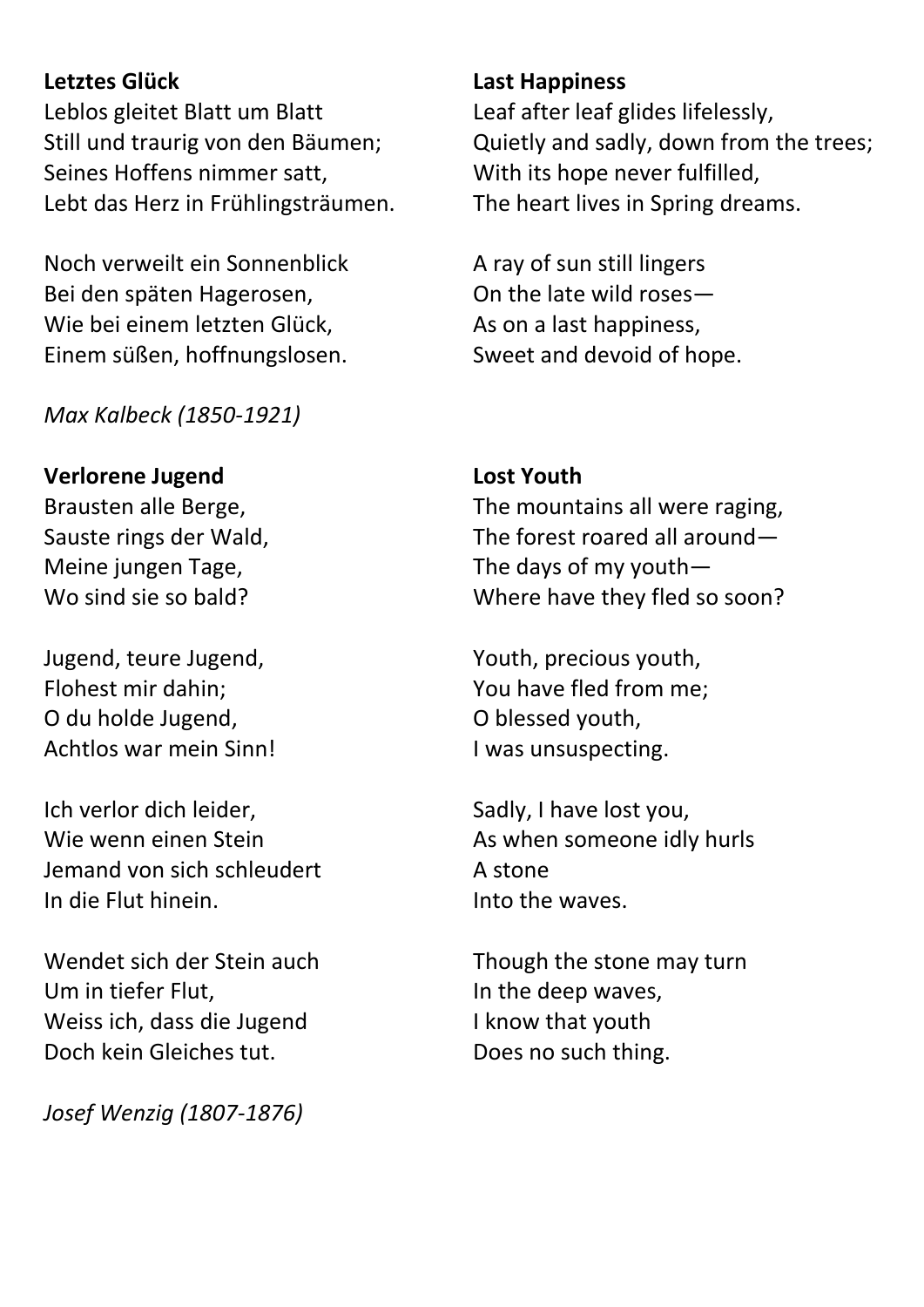| <b>Im Herbst</b><br>Ernst ist der Herbst.<br>Und wenn die Blätter fallen,<br>sinkt auch das Herz zu trübem Weh<br>herab.<br>Still ist die Flur,<br>und nach dem Süden wallen<br>die Sänger stumm, wie nach dem Grab.                                                                                                                                                                    | In Autumn<br>Autumn is grave,<br>And when the leaves fall,<br>The heart too sinks to cheerless woe.<br>The meadow is silent,<br>And the songsters travel south,<br>As though to the tomb.                                                                                                                                                                                                 |
|-----------------------------------------------------------------------------------------------------------------------------------------------------------------------------------------------------------------------------------------------------------------------------------------------------------------------------------------------------------------------------------------|-------------------------------------------------------------------------------------------------------------------------------------------------------------------------------------------------------------------------------------------------------------------------------------------------------------------------------------------------------------------------------------------|
| Bleich ist der Tag,<br>und blasse Nebel schleiern<br>die Sonne wie die Herzen ein.<br>Früh kommt die Nacht:<br>denn alle Kräfte feiern,<br>und tief verschlossen ruht das Sein.<br>Sanft wird der Mensch.<br>Er sieht die Sonne sinken,<br>er ahnt des Lebens wie des Jahres<br>Schluß.<br>Feucht wird das Aug',<br>doch in der Träne Blinken<br>entströmt des Herzens seligster Erguß. | The day is pale,<br>And pallid mists veil<br>The sun and hearts too.<br>Night comes early:<br>For earth's energies are still,<br>And life rests in deep tranquillity.<br>Man mellows.<br>He sees the sun sink,<br>He senses the end of life, the end of the<br>year.<br>His eyes grow moist,<br>Yet in his glistening tears there flows<br>The most rapturous outpouring of his<br>heart. |

*Klaus Groth (1819-1899) English translations Richard Stokes © 2009*

#### **Trumpet concerto 2nd movement Johann Hummel (1778-1837)**

### **Bushes and Briars Community Community Ralph Vaughan Williams**

It is said that *Bushes and Briars* was the first folk song that Vaughan Williams heard (sung by a labourer at a garden party in 1903) that inspired him to collect and record the music of his heritage. For the next twenty-three years he collected 810 folk songs sung to him in rural locations, recording thirty onto wax phonograph cylinder and notating the remainder. Vaughan Williams published two arrangements of *Bushes and Briars* and tonight the men perform his 1908 setting for 4-part male choir.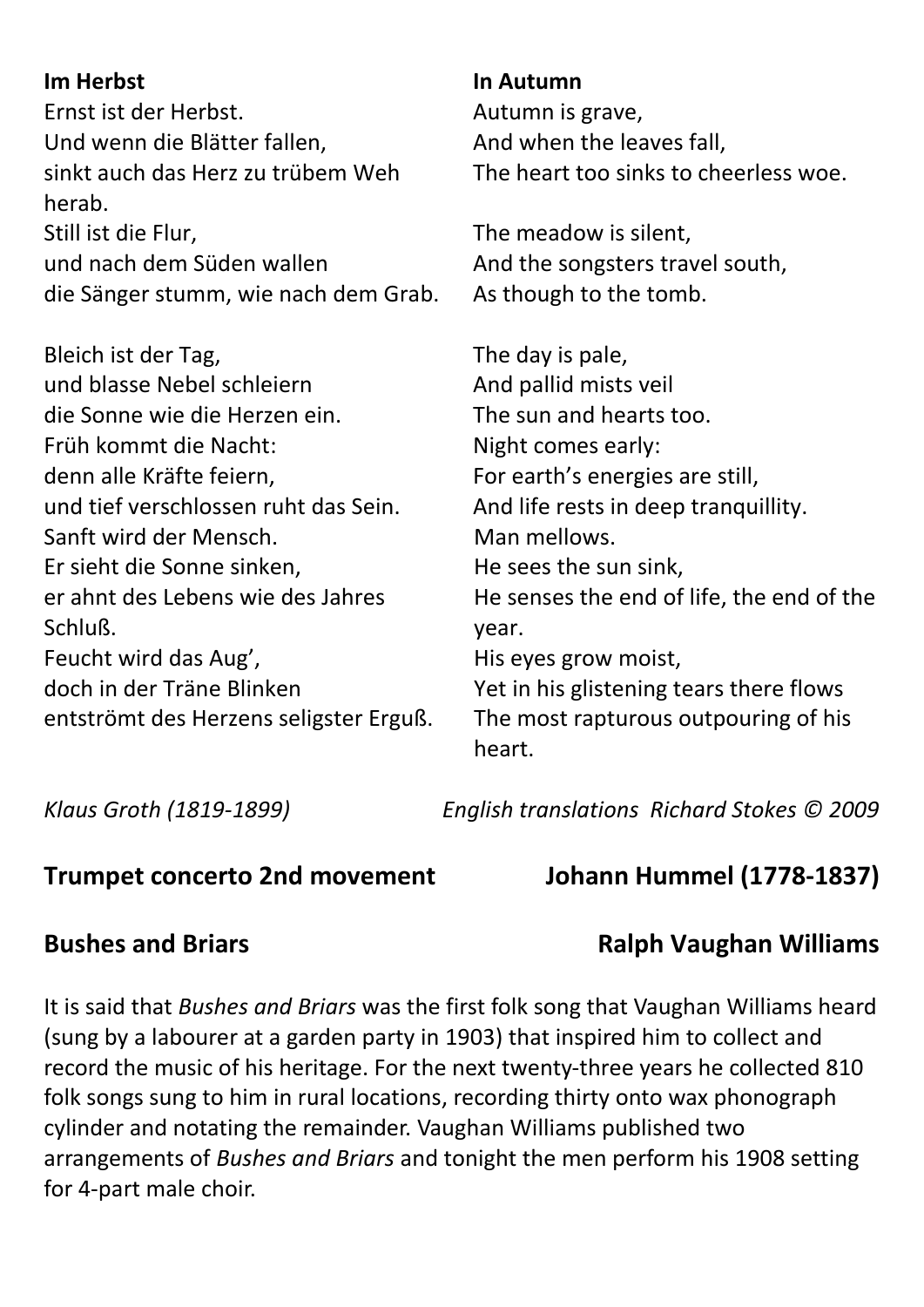Through bushes and through briars I lately took my way; All for to hear the small birds sing and the lambs to skip and play. I overheard my own true love, her voice it was so clear; "Long time I have been waiting for the coming of my dear. Sometimes I am uneasy and troubled in my mind, Sometimes I think I'll go to my love and tell to him my mind. And if I should go to my love, my love he will say nay, If I show to him my boldness, he'll ne'er love me again."

### **In Windsor Forest Ralph Vaughan Williams**

During his year at Stratford where he was required to arrange music for a number of plays, Vaughan Williams conceived the idea of writing an opera loosely based on *The Merry Wives of Windsor.* He knew that Verdi had already produced the comic masterpiece, *Falstaff* (1893) based on the same drama and which had been performed to acclaim. However, Vaughan Williams's opera entitled *Sir John in Love,*  composed between 1924-28 and premiered by students at the Royal College of Music in 1929, received a lukewarm reception. The work was not professionally performed until 1946 and, like the composer's other four works of the genre, has not entered the popular repertoire. Nevertheless, the opera contains some delightfully lyrical and dramatic music and it is not surprising that Vaughan Williams decided to rearrange excerpts for publication. The result was *In Windsor Forest,* a cantata for chorus and soprano solo set to words by Shakespeare and other Elizabethan authors, published in 1931.

#### **The Conspiracy**

Sigh no more, ladies, sigh no more, Men were deceivers ever; One foot in sea and one on shore; To one thing constant never. Then sigh not so, But let them go, And be you blithe and bonny; Converting all your sounds of woe Into Hey nonny, nonny.

Sing no more ditties, sing no more, Of dumps so dull and heavy; The fraud of men was ever so Since Summer first was leavy. Then sigh not so, But let them go, And be you blithe and bonny; Converting all your sounds of woe Into Hey nonny, nonny.

*Words by William Shakespeare*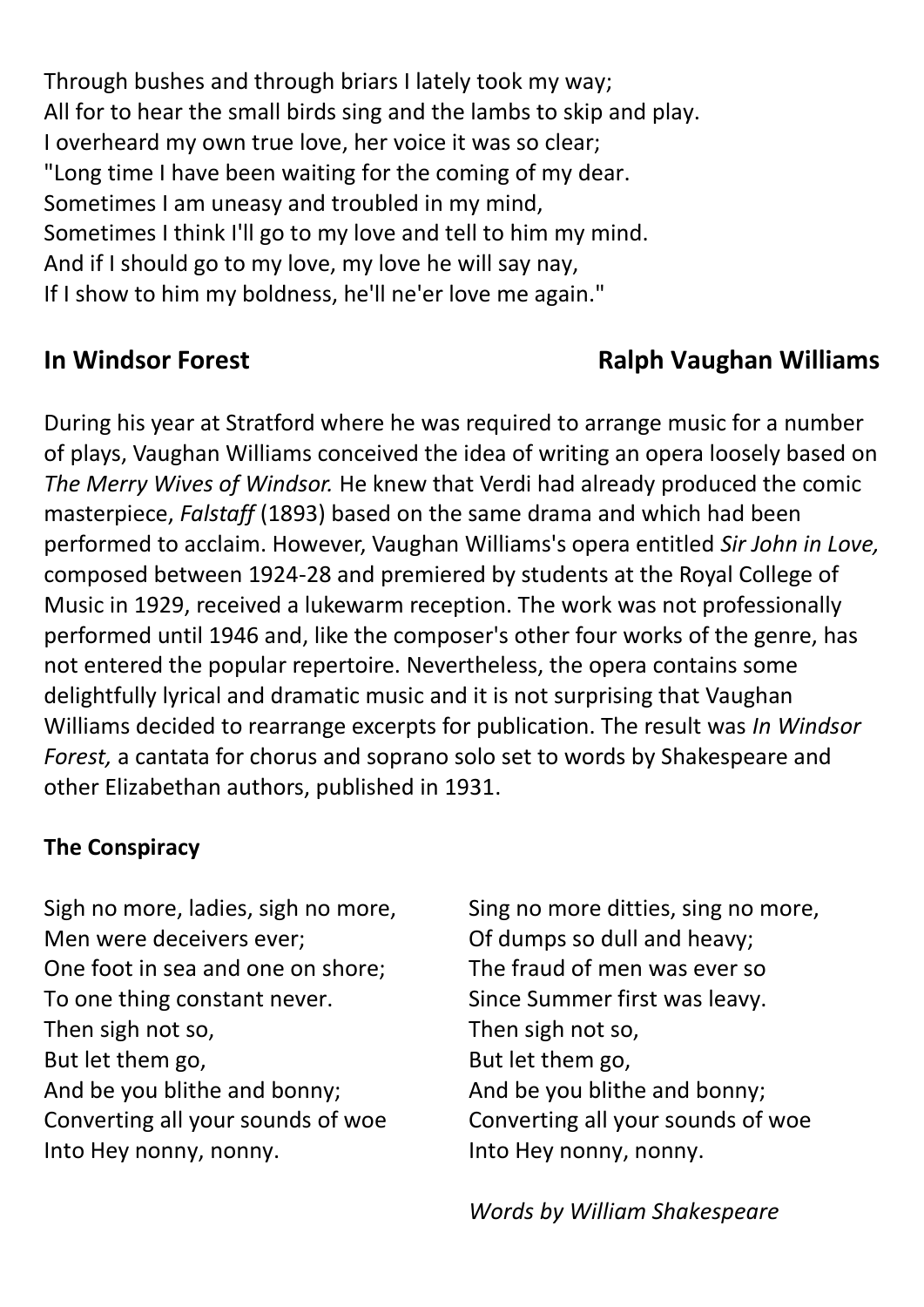#### **Drinking Song**

Back and side go bare, go bare, Both foot and hand go cold; But, belly, God send thee good ale enough, Whether it be new or old.

- Jolly good ale and old.

I cannot eat but little meat, My stomach is not good; But sure I think that I can drink With him that wears a hood. Though I go bare, take ye no care, I am nothing acold; I stuff my skin so full within Of jolly good ale and old.

I love no roast but a nutbrown toast, And a crab laid in the fire, A little bread shall do me stead, Much bread I no desire. No frost nor snow, no wind I trow, Can hurt me if I would, I am so wrapt, and throughly lapt Of jolly good ale and old.

And Tib my wife, that as her life Loveth well good ale to seek, Full oft drinks she, till ye may see The tears run down her cheek. Then doth she trowl to me the bowl, Ev'n as a malt-worm should; And saith 'sweet heart, I've take my part Of this jolly good ale and old'.

Now let them drink , till they nod and wink, Even as good fellows should do; They shall not miss to have the bliss Good ale doth bring men to. And all poor souls that have scoured black bowls, Or have them lustily trowled, God save the lives of them and their wives whether they be young or old. - Jolly good ale and old

*Words by John Still*

#### **Falstaff and The Fairies**

Round about in a fair ring-a, Thus we dance and thus we sing-a, Trip and go, to and fro, over this green-a All about, in and out over this green-a. Fairies black, grey, green and white You moonshine revellers and shades of night, You orphan heirs of fixed destiny, Attend your office and your quality. But till 'tis one o' clock,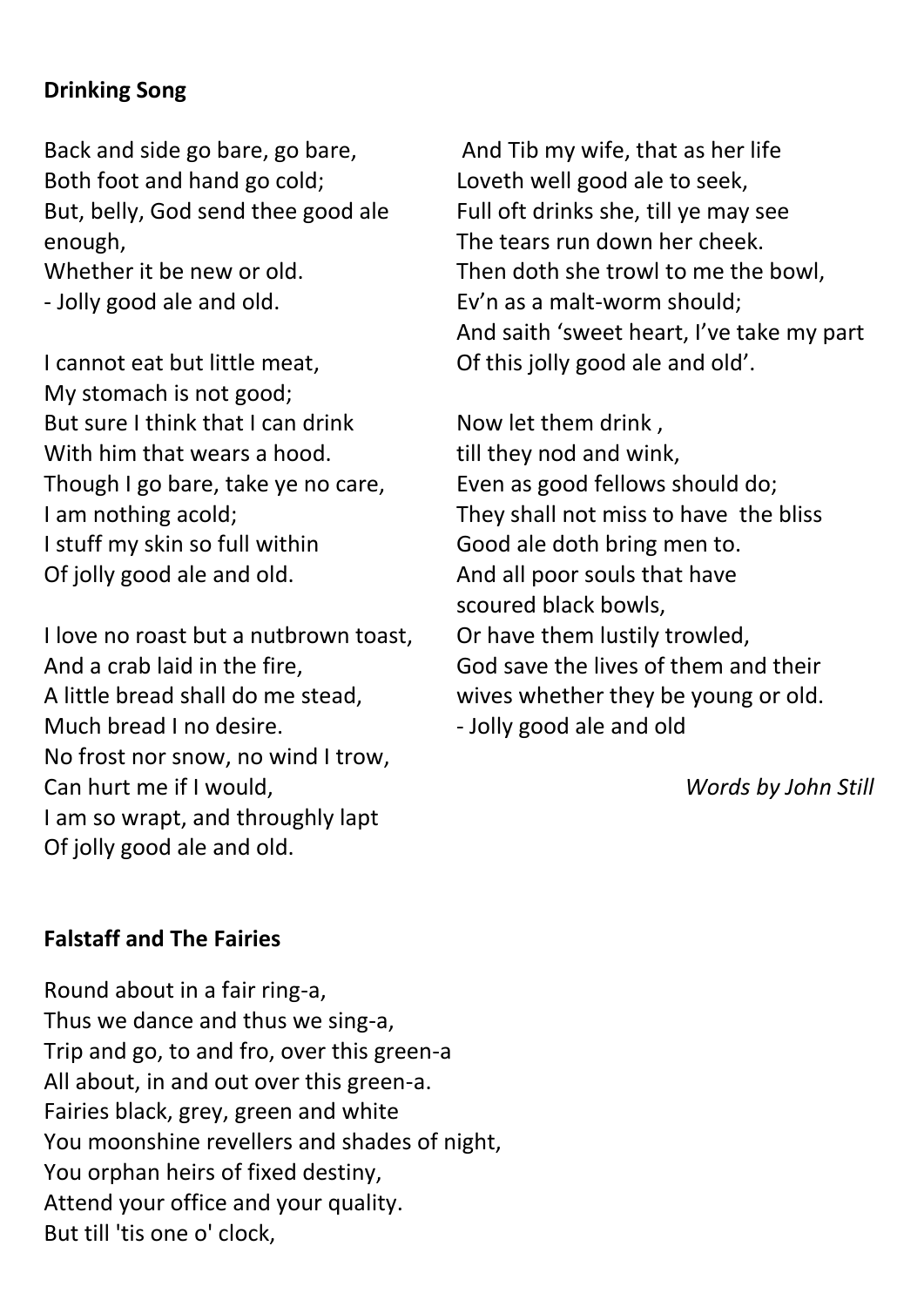Our dance of custom round about the oak Of Herne the hunter let us not forget. Lock hand in hand, yourselves in order set, And twenty glow-worms shall our lanterns be to guide our measure round about the tree. But stay! I smell a man of middle earth. Vile worm, thou wast o'erlooked even in thy birth. Corrupt, corrupt and tainted with desire! A trial, come, come, will this wood take fire? About him, fairies, sing a scornful rhyme; And, as you sing, pinch him to your time. Pinch him pinch him black and blue, Saucy mortals must not view What the Queen of stars is doing, Nor pry into our fairy wooing. Pinch him blue, and pinch him black Let him not lack, let him not lack Sharp nails to pinch him blue and red Till sleep has rocked his addle head, Pinch him fairies, mutually, Pinch him for his villainy. Pinch him and burn him and turn him about, Till candles and starlight and moonshine be out.

*Words by Shakespeare, Ravenscroft and Lyly*

#### **Wedding Chorus**

See the chariot at hand here of love Wherein my lady rideth. Each that draws is a swan or a dove, And well the car Love guideth; As she goes all hearts do duty Unto her beauty; And enamoured do wish, so they might But enjoy such a sight, That they still were to run by her side Through swords, through seas whither she would ride. Do but look on her eyes,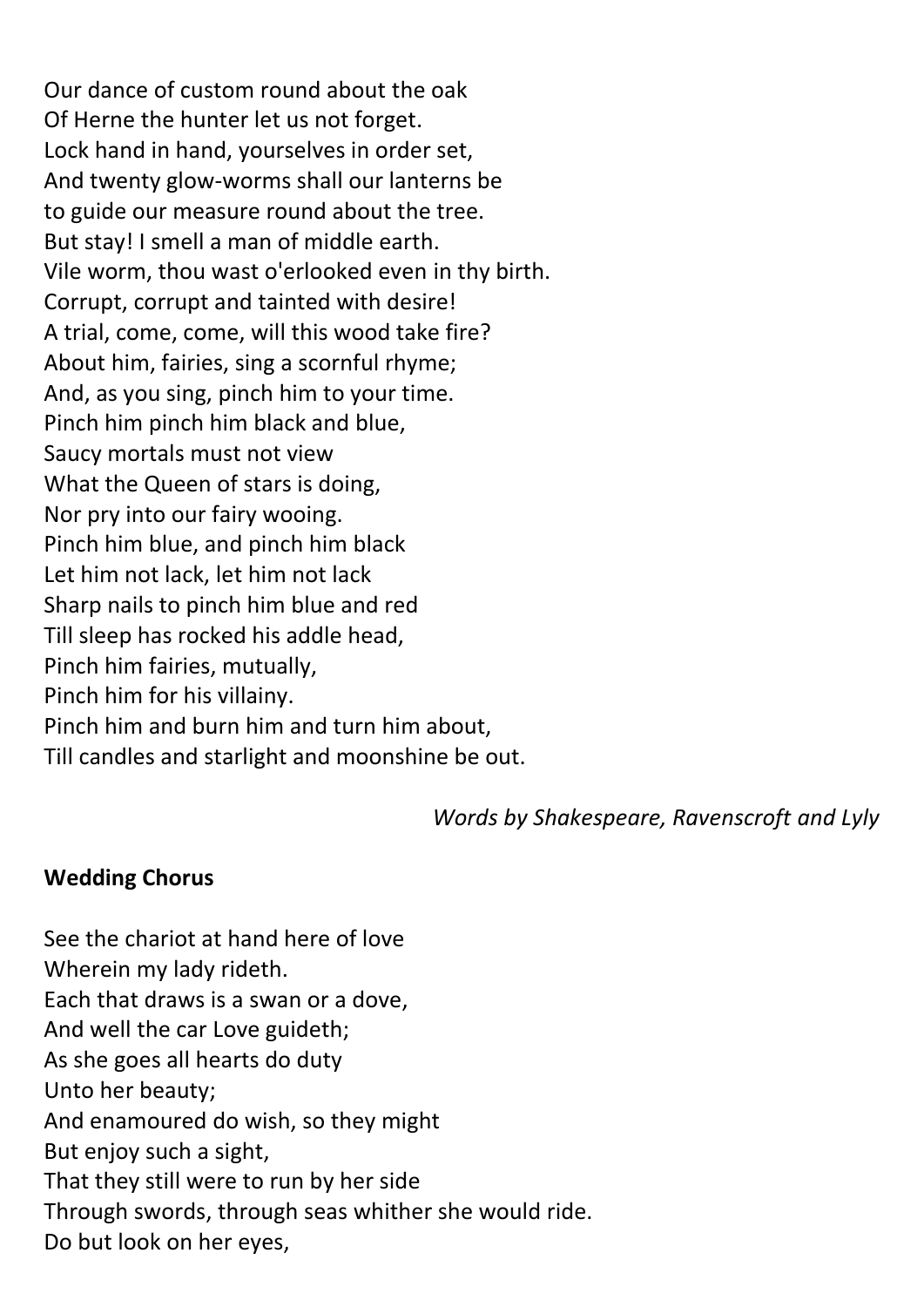They do light all that Love's world compriseth. Do but look on her hair, It is bright as Love's star when it riseth. Do but mark, her forehead's smoother Than words that soothe her; And from her arched brows such a grace Sheds itself through the face, As alone there triumphs to the life, All the gain, all the good of the elements' strife. Have you seen but a bright lily grow Before rude hands have touched it? Have you marked but the fall of the snow Before the soil hath smutched it? Have you felt the wool of the beaver Or swan's down ever? Or have smelt of the bud of the brier Or the nard in the fire? Or have tasted the bag of the bee? O so white, O so soft, O so sweet is she!

*Words by Ben Jonson*

#### **Epilogue**

Whether men do laugh or weep, Whether they do wake or sleep, Whether they die young or old, Whether they feel heat or cold, There is underneath the sun Nothing in true earnest done.

All our pride is but a jest. None are worst and none are best. Grief and joy and hope and fear Play their pageants ev'rywhere. Vain opinion all doth sway, And the world is but a play.

*Words from Campion and Rossetter's Book of Airs*

**Programme notes by Jane Purser**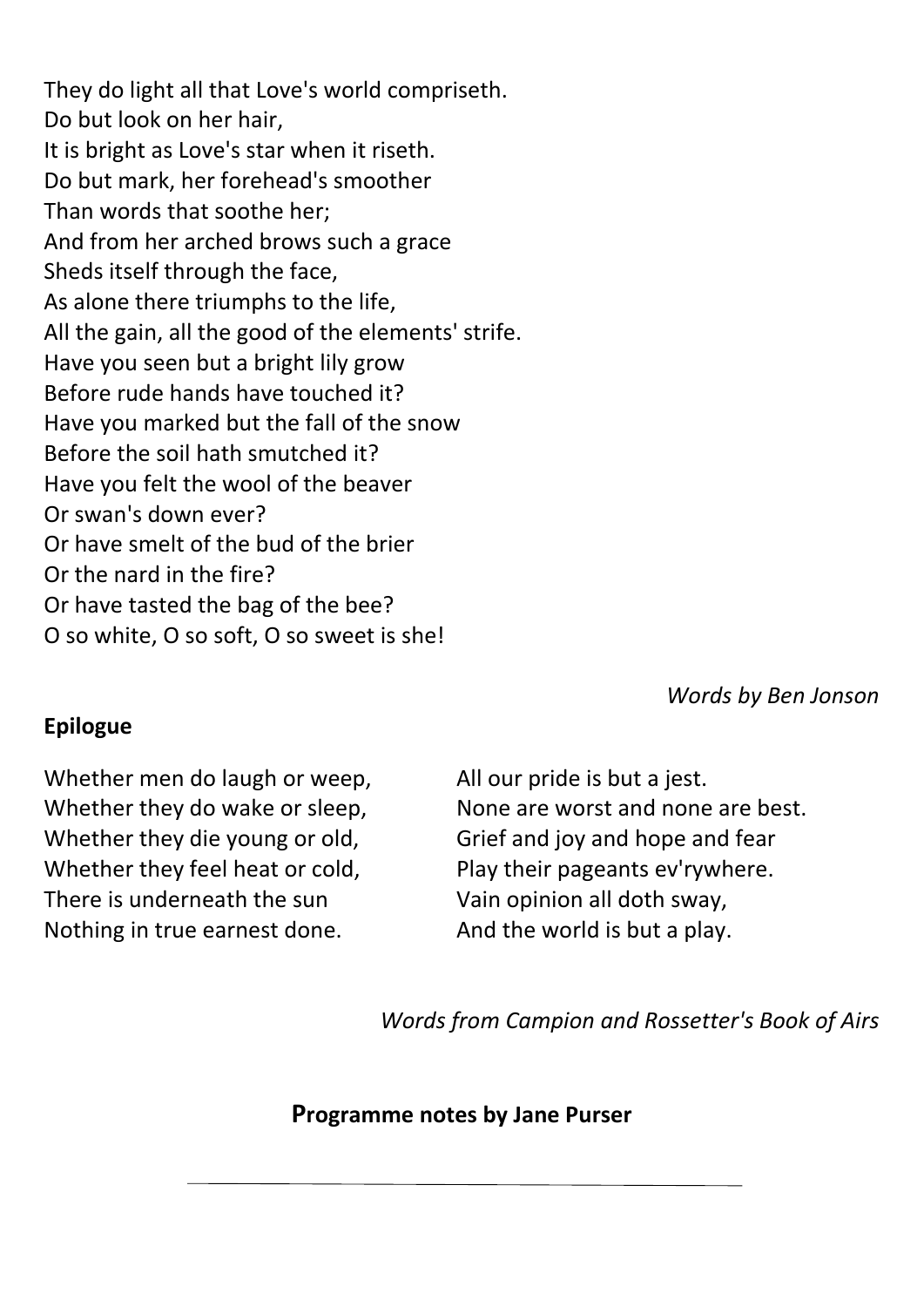#### **William Young - Trumpeter**

William first started playing the cornet at his local brass band at the age of 6, but he soon took up the trumpet after listening to Wynton Marsarlis's virtuosic playing.

Under the tuition of Gary Howarth, William gained a place in the National Children's Orchestra, and eventually obtained a diploma in trumpet performance. During this time, he was also heavily involved with the Oxfordshire County Music Service where he enjoyed performing at many venues throughout the UK and Europe.

Whilst reading Engineering at the University of Birmingham, William received tuition from David Blackadder and Russell Gilmour, and was a principle player in many of the university orchestral and jazz ensembles. Also a keen choral singer, he has performed in several exciting collaborations with Sir Simon Rattle, Marin Alsop, and John Wilson.

Despite perusing a technical career, William regularly freelances throughout the UK, and is looking forward to performing with the Seven Steps Big band on their cruise to the Canary Islands this summer.

#### **Jack Apperley - conductor**

Jack Apperley is a London based freelance conductor. Under the tutelage of Patrick Russill, he graduated from the Royal Academy of Music where he obtained a Masters in Choral Conducting. He was awarded a Distinction and received the Sir Thomas Armstrong Choral Leadership Prize. Prior to this, Jack read Music at the University of Birmingham where he was mentored by Simon Halsey CBE. In 2018, Jack was awarded Second Prize at the inaugural London International Choral Conducting Competition.

Jack is the Music Director and Conductor of the Imperial College Chamber Choir, Concordia Voices and Brentwood Choral Society. He also directs several workplace choirs, for the Royal College of Physicians, the Silicon Valley Bank and Unison. In 2018 Jack was the Guest Conductor of the Epsom Chamber Choir.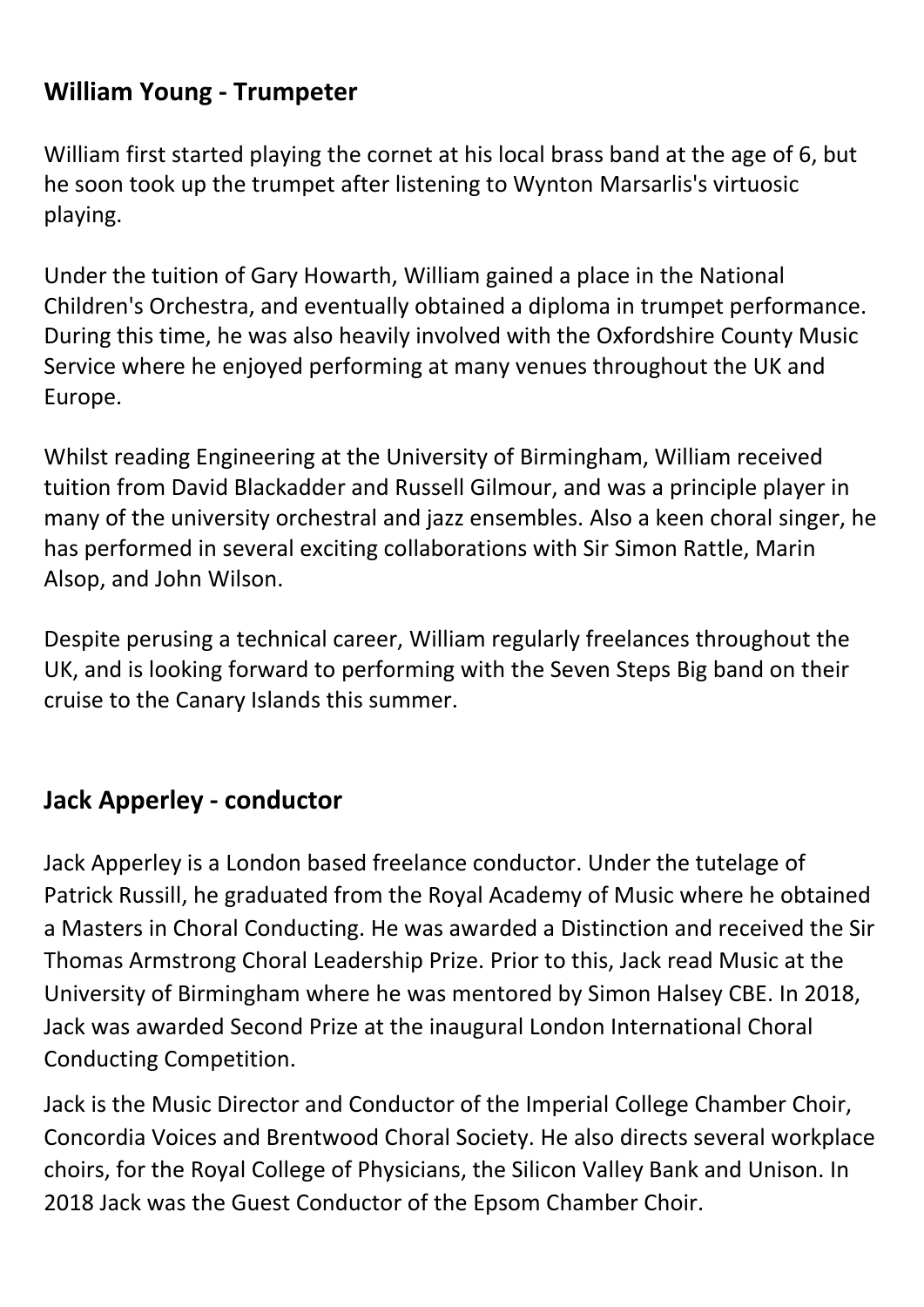Jack is an assistant to Simon Halsey and the London Symphony Chorus. This role has seen Jack stand in as Chorus Master for a performance of John Adam's oratorio El Niňo in Paris with the London Symphony Orchestra, conducted by the composer as well as assist in preparing the chorus for performances of Liszt's Faust Symphony, Bernstein's Chichester Psalms, Beethoven's Ninth Symphony, Britten's Spring Symphony, Mahler's Eighth Symphony and Orff's Carmina Burana.

Highlights for 2019 include concerts with the Imperial College Chamber Choir and Concordia Voices celebrating the 50th Anniversary of the Apollo Moon landings, a performance of David Lang's "The Public Domain" with the London Symphony Chorus and the LSO Community Choir, tours with the Imperial College Chamber Choir to Truro and Poland, and conducting in the World Choral Conducting Competition in Hong Kong.

### **Paul Ayres - accompanist**

Paul Ayres was born in Perivale, west London, studied music at Oxford University, and now works freelance as a composer & arranger, choral conductor & musical director, and organist & accompanist. He has received over one hundred commissions for new works, and his music is published in Canada, Germany, Norway, Russia, the UK and the USA. Paul is the regular conductor of City Chorus and the London College of Music Chorus (at the University of West London), accompanist of Concordia Voices, and associate accompanist of Crouch End Festival Chorus. He has led many music education workshops for children, and played piano for improvised comedy shows and musical theatre. Forthcoming commissions include a musical for primary schools celebrating the 200th anniversary of John Ruskin's birth, a new work for Concordia Voices' 20<sup>th</sup> birthday, and choral arrangements of Pet Shop Boys songs. 2020 will see the release of a CD "Sacred Ayres" recorded by the choir of Selwyn College Cambridge.

Please visit **[www.paulayres.co.uk](http://www.paulayres.co.uk/)** to find out more.

#### **Concordia Voices**

Concordia Voices is a well-established chamber choir of about 30 mixed voices and is currently directed by Jack Apperley. Our regular accompanist is the composer and arranger Paul Ayres.